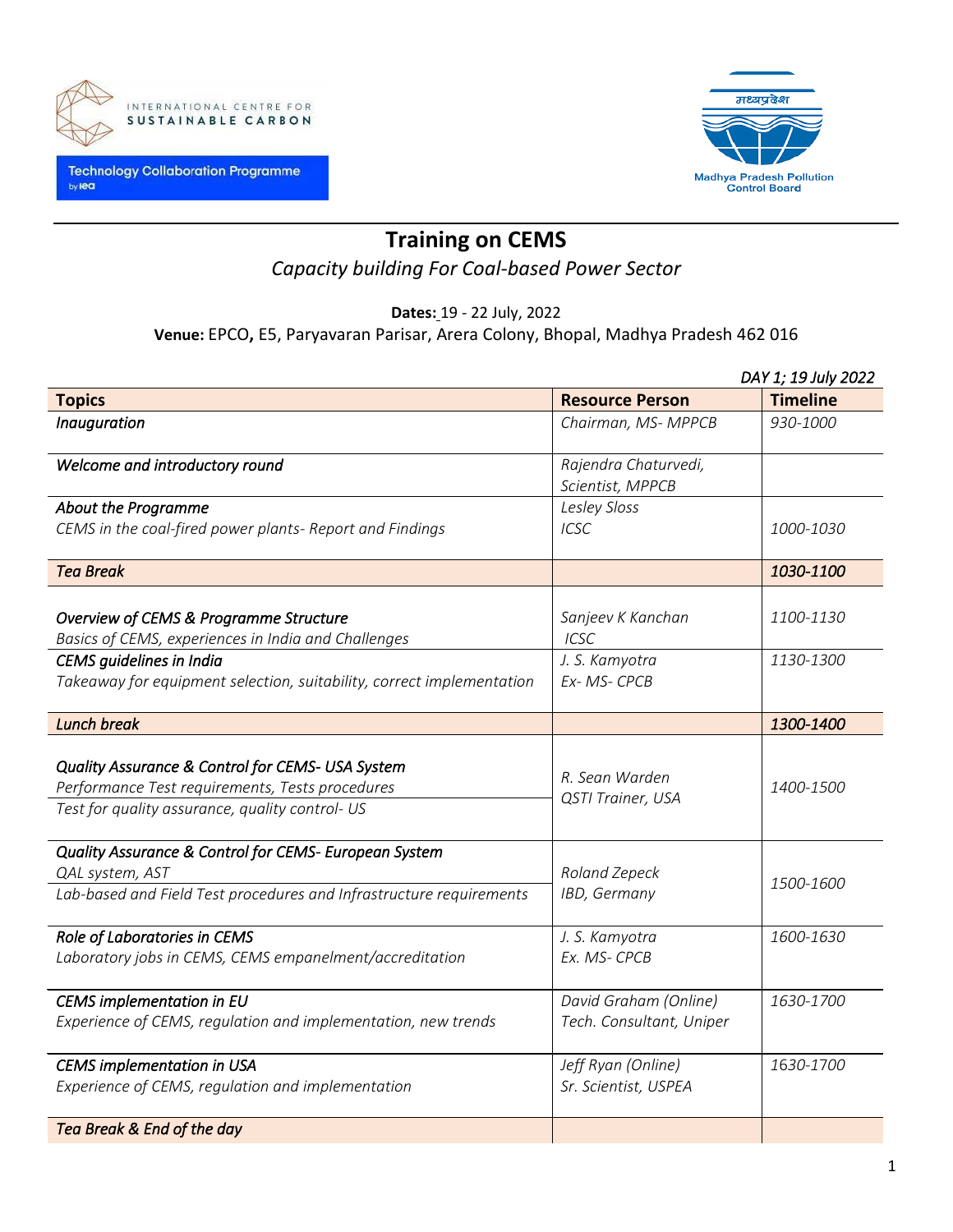### *DAY 2; 20 July 2022; 9:30 am onwards*

| <b>Topics</b>                                                                                                                                                                 | <b>Resource Person</b>                                           | <b>Timeline</b> |
|-------------------------------------------------------------------------------------------------------------------------------------------------------------------------------|------------------------------------------------------------------|-----------------|
| CEMS Selection- PM & Gaseous- Reference to Thermal power plant<br>Guidance for specification, tendering, selection, after sales support                                       | Sankar Kannan,<br><b>SICK</b>                                    | 930-1015        |
| PM CEMS fundamentals- Reference to Thermal power plant<br>Suitability and limitations<br>Maintenance- alignment, cleaning, calibration factor etc.                            | R. Sean Warden,<br>QSTI Trainer, USA                             | 1015-11:00      |
| <b>Tea Break</b>                                                                                                                                                              | Sanjeev K Kanchan, ICSC                                          | 1100-1130       |
|                                                                                                                                                                               |                                                                  |                 |
| Gaseous CEMS fundamentals-Reference to Thermal power<br>Suitability and limitations- PM, SO2, NOx, O2, CO2<br>Maintenance- Span, drift, alignment, cleaning etc. & solution   | Roland Zepeck<br>IBD, Germany                                    | 1130-1215       |
| CEMS installation and setting- Reference to Thermal Power plant<br>Correct installations- PM, SO2, NOx, O2, CO2, Hg<br>Correct setting, Data connectivity and standardization | R. Sean Warden,<br>QSTI Trainer, USA                             | 1215-1300       |
| <b>Lunch break</b>                                                                                                                                                            |                                                                  | 1300-1400       |
| <b>PM CEMS calibration</b><br>SRMs- BSEN 13284-1, IS: 11255 Part 1 or EPA method 17 or EPA<br>method 5 or BS ISO 9096:2003, Calibration process                               | Ashish Gupta<br>Director, Envirotech                             | 1400-1530       |
| Gaseous CEMS calibration-Reference to Thermal power<br>Calibration system setup- tubing and cylinder set-up<br>Calibration check, Remote calibration                          | Sankar Kannan,<br><b>SICK</b>                                    | 1530-1615       |
| <b>Mercury monitoring-</b> Reference to Thermal power<br>Suitability, limitations, CEMS, Sorbent-trap<br>Maintenance issues & solution                                        | Roland Zepeck<br>IBD, Germany                                    | 1615-1715       |
| Plan for next day plant visit                                                                                                                                                 | Ashish Gupta<br>Sankar Kannan<br>Roland Zepeck<br>R. Sean Warden | 1715-1730       |
| Tea Break & End of the day                                                                                                                                                    |                                                                  |                 |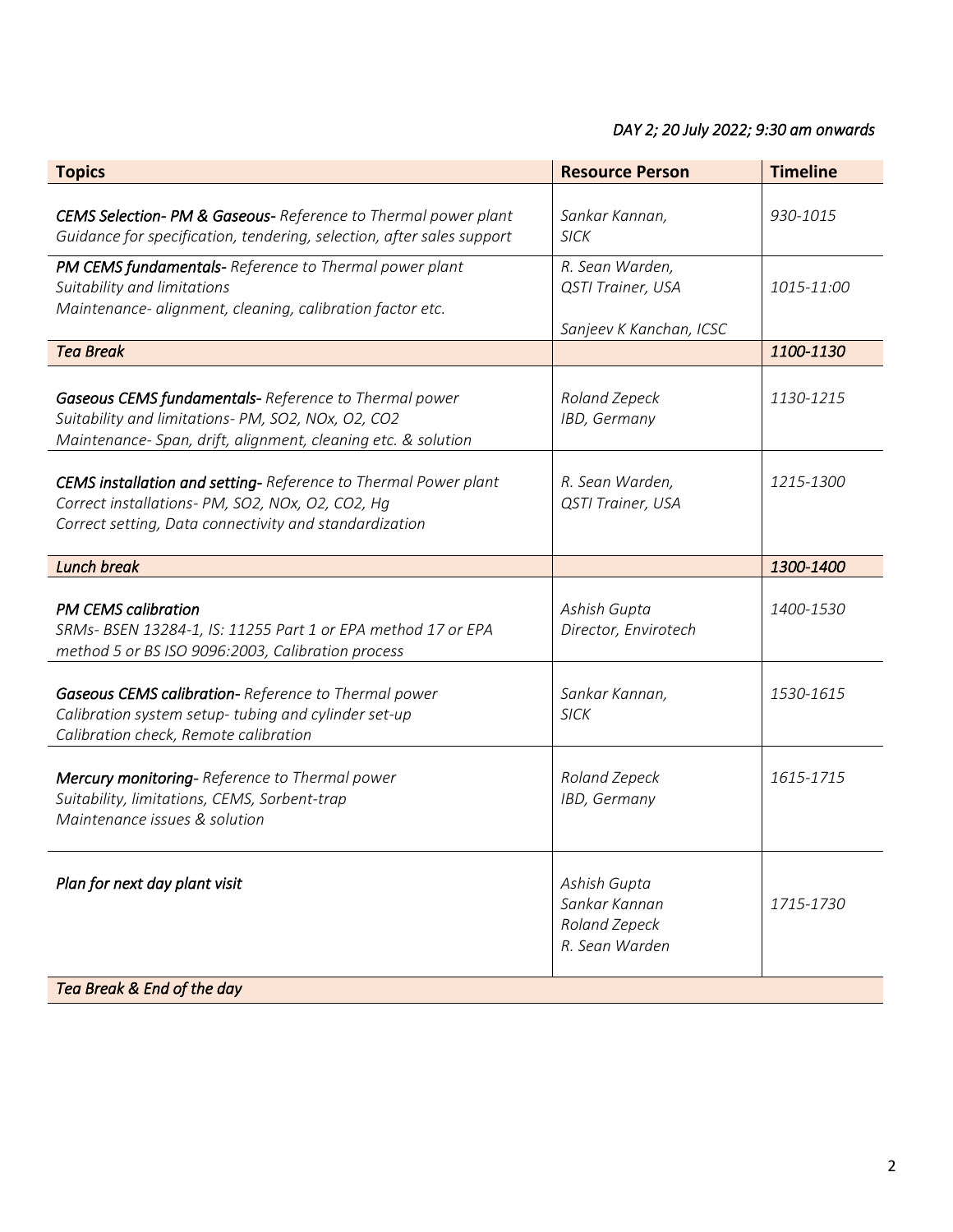### *DAY 3; 20 July 2022 (Bus starts 7:30 am onwards)*

| <b>Topics</b>                                                                                                                                                    | <b>Resource Person</b>                                           | <b>Timeline</b> |
|------------------------------------------------------------------------------------------------------------------------------------------------------------------|------------------------------------------------------------------|-----------------|
| Bus to plant site                                                                                                                                                | <b>MPPCB</b>                                                     | 800-1100        |
| Programme at plant<br>Tea & refreshment<br>Brief intro and safety instruction by plant                                                                           | Plant/MPPCB                                                      | 1100-1200       |
| Batchwise hands-on-experience<br>Guide 1- Takes two groups (each for 20 mins)- PM monitoring<br>Guide 2- Takes two groups (each for 20 mins)- Gaseous monitoring | Ashish Gupta<br>Sankar Kannan<br>R. Sean Warden<br>Roland Zepeck | 1200-1400       |
| Lunch break                                                                                                                                                      |                                                                  | 1300-1400       |
| Demo continue until finish                                                                                                                                       |                                                                  | 1400-1600       |
| Finish of the site visit<br>Closing meeting, Thanks giving to the plant                                                                                          | MPPCB, ICSC                                                      | 1600-1630       |
| Bus Return from plant to accommodation                                                                                                                           | MPPCB, ICSC                                                      | 1630-1930       |
| End of the day                                                                                                                                                   |                                                                  |                 |